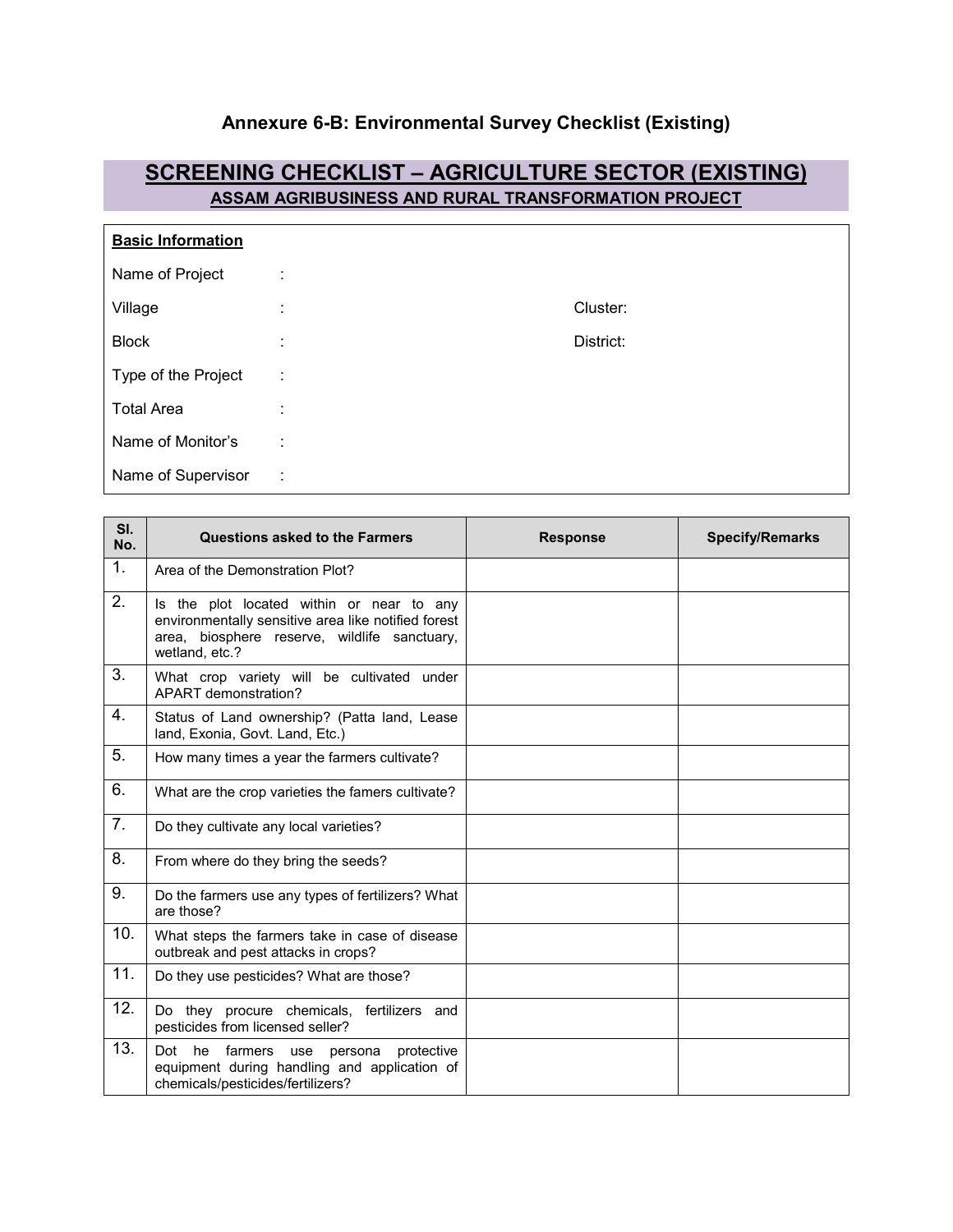| <b>SCREENING CHECKLIST - AGRICULTURE SECTOR (EXISTING)</b> |                                                                                                                   |  |  |  |  |
|------------------------------------------------------------|-------------------------------------------------------------------------------------------------------------------|--|--|--|--|
|                                                            | ASSAM AGRIBUSINESS AND RURAL TRANSFORMATION PROJECT                                                               |  |  |  |  |
| 14.                                                        | Does the agricultural field have proper irrigation<br>facility?                                                   |  |  |  |  |
| 15.                                                        | What is the period of occurrence of flood in that<br>area?                                                        |  |  |  |  |
| 16.                                                        | Do the farmers practice fish cum rice cultivation?                                                                |  |  |  |  |
| 17.                                                        | Do the farmers have proper storage facilities for<br>the gains?                                                   |  |  |  |  |
| 18.                                                        | Do the agricultural fields have proper drainage<br>system?                                                        |  |  |  |  |
| 19.                                                        | Do the farmers undergo any soil test?                                                                             |  |  |  |  |
| 20.                                                        | Do they follow integrated pest management<br>practices?                                                           |  |  |  |  |
| 21.                                                        | Are there any disturbances from wild animals or<br>birds?                                                         |  |  |  |  |
| 22.                                                        | What are the common birds, insects, amphibians<br>etc. found in the field. Any loss of commonly<br>found species? |  |  |  |  |
| 23.                                                        | Do they follow any type of waste management<br>practices?                                                         |  |  |  |  |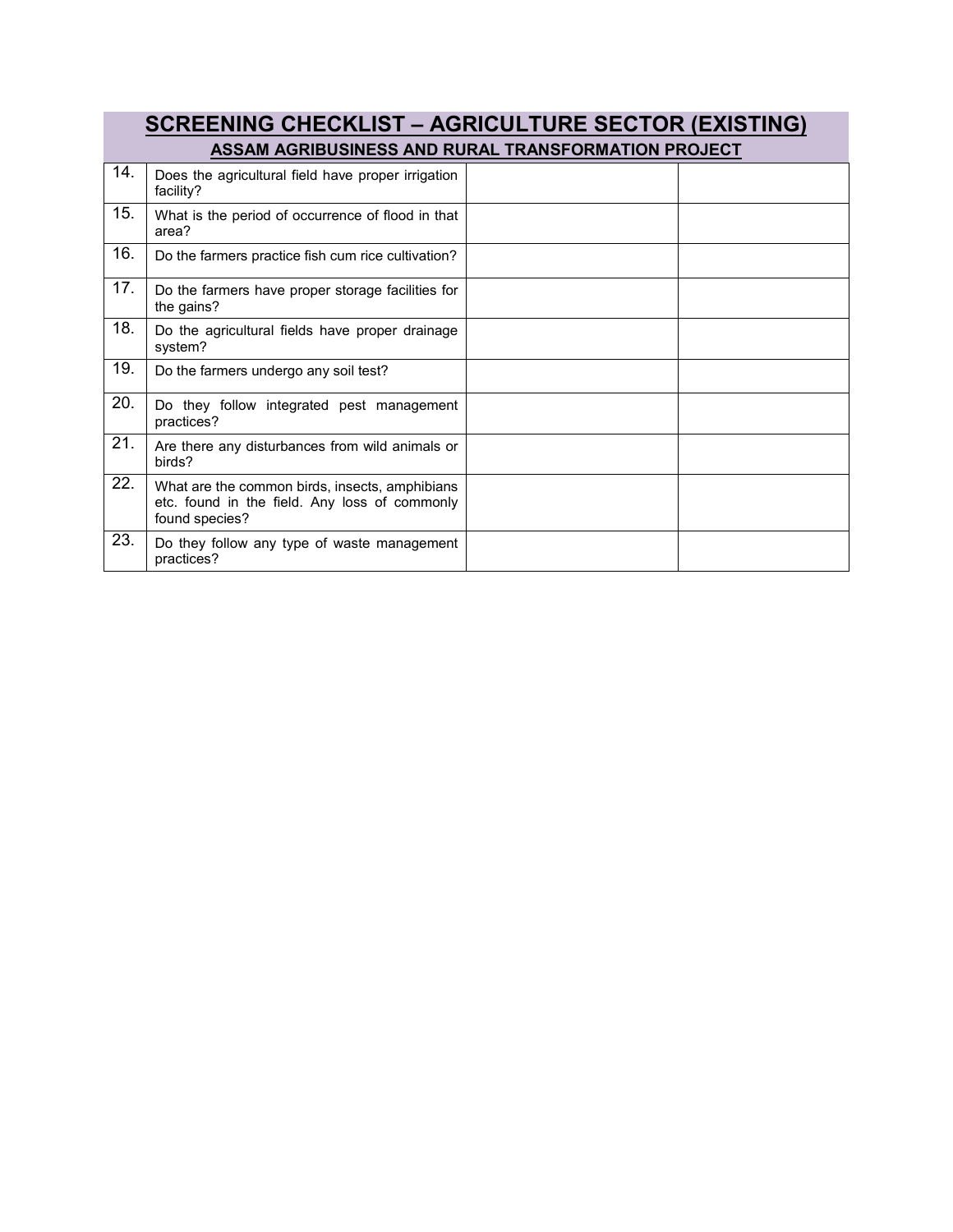## **ANNEXURE 7: ANTICIPATED ENVIRONMENTAL IMPACTS AND MITIGATION MEASURES (BY PROJECT SECTORS)**

## **Agriculture and Horticulture**

| SI.<br>No. | <b>Project Stage</b>                                | <b>Project Activity</b>                                                                                                                        | <b>Environmental /</b><br><b>Operational Impacts</b>                                                                                                                     | <b>Mitigation Measures</b>                                                                                                                                                                                                                                                                                                                                                                                                                                                                                         |
|------------|-----------------------------------------------------|------------------------------------------------------------------------------------------------------------------------------------------------|--------------------------------------------------------------------------------------------------------------------------------------------------------------------------|--------------------------------------------------------------------------------------------------------------------------------------------------------------------------------------------------------------------------------------------------------------------------------------------------------------------------------------------------------------------------------------------------------------------------------------------------------------------------------------------------------------------|
| 1.         | Pre-<br><b>Construction</b><br><b>Stage Impacts</b> | $\bullet$ Land<br>requirement<br>• Land and<br>soil<br>surveys<br>• Conflict<br>with<br>small land holder<br>farmers<br>over<br>land resources | of<br>$\bullet$ Loss<br>land<br>and<br>properties<br>Habitat modification<br>$\bullet$<br>Effect to the local flora<br>and fauna<br>• Change<br>landuse<br>in<br>pattern | • Provision of compensation for the<br>affected people (PAP's) as per the<br>proposed Entitlement Matrix.<br>• In the worst case, there should be a<br>provision for Resettlement and<br>Rehabilitation (R&R)<br>• Use of participatory methods to<br>include affected people in decision<br>making process<br>• Compensatory<br>for<br>measures<br>restoring the affected flora<br>and<br>fauna should be explored<br>• Provision should be made as per<br>the existing landuse policies, laws<br>and land rights |
|            |                                                     | • Site Selection                                                                                                                               | site<br>• Inappropriate<br>selection may lead to<br>lesser yield and loss                                                                                                | • Suitable soil selection should be<br>done as per the crops requirements.<br>• Any well drained soil is suitable for<br>maize cultivation.<br>Sites having<br>sandy and sandy loam fertile soils<br>shall be preferred.<br>• Generally sandy soils are suitable<br>for mustard cultivation. However,<br>other light soils are also equally<br>good for Mustard crop cultivation.                                                                                                                                  |
| 2.         | <b>Construction</b><br><b>Stage Impacts</b>         | • Land Preparation<br>• Farm layout                                                                                                            | • Soil erosion                                                                                                                                                           | • Appropriate<br>soil<br>and<br>water<br>conservation measures should be<br>adopted                                                                                                                                                                                                                                                                                                                                                                                                                                |
|            |                                                     |                                                                                                                                                | • Loss of biodiversity                                                                                                                                                   | • Limiting clearance of vegetation to<br>those areas where farming will be<br>conducted only                                                                                                                                                                                                                                                                                                                                                                                                                       |
|            |                                                     |                                                                                                                                                | • Disruption<br>οf<br>hydrological cycle                                                                                                                                 | • Preserve surface water hydrology,<br>surface water quality or water<br>resource within or adjacent to<br>project<br>• Abide to the existing rules and<br>regulations                                                                                                                                                                                                                                                                                                                                             |
|            |                                                     |                                                                                                                                                | Increase<br>stream<br>$\bullet$<br>sedimentation<br>and<br>damage<br>aquatic<br>to<br>ecosystem                                                                          | • Protect water catchment areas                                                                                                                                                                                                                                                                                                                                                                                                                                                                                    |
|            |                                                     |                                                                                                                                                | • Air and Noise pollution<br>caused<br>heavy<br>by<br>machineries                                                                                                        | $\bullet$ Use<br>appropriate<br>regularly<br>and<br>services of machineries<br>Encourage use of protective gears<br>• Use sound proof machines                                                                                                                                                                                                                                                                                                                                                                     |
|            |                                                     |                                                                                                                                                | of soil<br>Contamination<br>due to oil leakage from                                                                                                                      | • Use appropriate and provide regular                                                                                                                                                                                                                                                                                                                                                                                                                                                                              |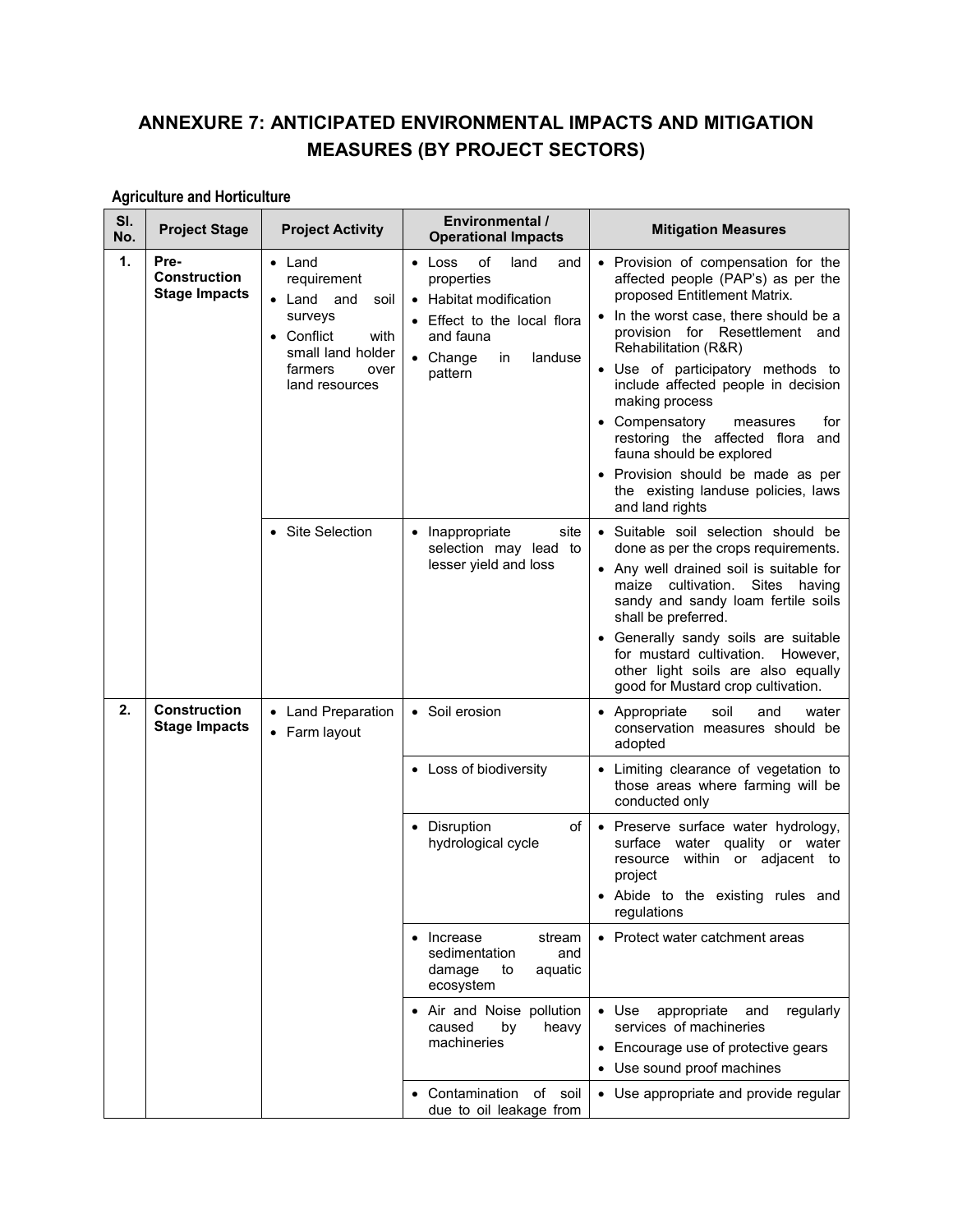| SI.<br>No. | <b>Project Stage</b>                                                     | <b>Project Activity</b>                                                             | <b>Environmental /</b><br><b>Operational Impacts</b>                                                                                                                                                                                                                                                                                                                                                                                                                                        | <b>Mitigation Measures</b>                                                                                                                                                                                                                                                                                                                                                                                                                                                                                                                                                                                                                                                                                                                                            |
|------------|--------------------------------------------------------------------------|-------------------------------------------------------------------------------------|---------------------------------------------------------------------------------------------------------------------------------------------------------------------------------------------------------------------------------------------------------------------------------------------------------------------------------------------------------------------------------------------------------------------------------------------------------------------------------------------|-----------------------------------------------------------------------------------------------------------------------------------------------------------------------------------------------------------------------------------------------------------------------------------------------------------------------------------------------------------------------------------------------------------------------------------------------------------------------------------------------------------------------------------------------------------------------------------------------------------------------------------------------------------------------------------------------------------------------------------------------------------------------|
|            |                                                                          |                                                                                     | machineries                                                                                                                                                                                                                                                                                                                                                                                                                                                                                 | services of Machinery and vehicles<br>• Provide specific area for conducting<br>machine services                                                                                                                                                                                                                                                                                                                                                                                                                                                                                                                                                                                                                                                                      |
|            |                                                                          |                                                                                     | Soil compaction due to<br>heavy machineries                                                                                                                                                                                                                                                                                                                                                                                                                                                 | · Use of environmentally friendly<br>Machinery e.g. Subsoilers<br>and<br>rippers<br>• Concentrate activities in the project<br>core areas.                                                                                                                                                                                                                                                                                                                                                                                                                                                                                                                                                                                                                            |
| 3.         | <b>Operation</b><br><b>Stage Impact</b><br>(Productivity<br>Enhancement) | • Use of chemical<br>• Fertilizer<br>and<br>pesticides                              | Soil<br>contamination<br>$\bullet$<br>may result due to<br>overuse of fertilizer<br>and other chemicals<br>that<br>used<br>are<br>to<br>enhance<br>the<br>productivity/ yield.<br>Increased<br>of<br>use<br>$\bullet$<br>fertilizers<br>pesticides/<br>could lead to issues<br>storage,<br>related<br>to<br>handling,<br>application<br>and disposal<br>probability<br>of<br>$\bullet$<br>pesticides<br>and<br>fertilizers flowing into<br>food chain and posing<br>a health risks/ hazards | Use of suitable fertilizer with a<br>$\bullet$<br>prescribed dose limit (guidance<br>shall be obtained from Agriculture<br>Department).<br>Overuse of fertilizers particularly<br>$\bullet$<br>nitrogen attract more aphids.<br>A combination of organic and<br>$\bullet$<br>inorganic fertilizer is a good option<br>• Promoting the use of bio-fertilizer<br>IPM<br>should<br>• Training<br>on<br>be<br>facilitated to farmer inorder to make<br>them aware of the hazards of<br>fertilizer<br>and<br>other<br>alternative<br>climate resilient methods.<br>• Integrated pest management plan<br>should be referred with respect to<br>the proposed Project Interventions<br>and accordingly the suggested<br>mitigation/ management measures<br>should be adopted. |
|            |                                                                          | • Selection of crop<br>(Cereals, Pulses,<br>Fruits<br>and<br>Vegetables)<br>variety | • If appropriate variety of<br>crop (Cereals, Pulses,<br>Fruits and Vegetables)<br>with<br>respect to<br>the<br>particular season<br>and<br>climatic zone                                                                                                                                                                                                                                                                                                                                   | • Selection of suitable crop (Cereals,<br>Pulses, Fruits and Vegetables)<br>variety with respect to area/ zone<br>should be adopted. (please refer<br>Annexure 5, detailing the variety of<br>crops (Cereals, Pulses, Fruits and<br>Vegetables)<br>recommended<br>for<br>particular season and climatic zone)                                                                                                                                                                                                                                                                                                                                                                                                                                                         |
|            |                                                                          | • Cultivation<br>precautions                                                        | • Use of chemicals in the<br>waterlogged paddy field<br><b>GHG</b><br>create<br>may<br>emission $(N_2O)$                                                                                                                                                                                                                                                                                                                                                                                    | • Use Azolla as a good alternative for<br>Nitrogen dosage.                                                                                                                                                                                                                                                                                                                                                                                                                                                                                                                                                                                                                                                                                                            |
|            |                                                                          | Nutrient<br>$\bullet$ Soil<br>deficiency                                            | • Excessive<br>of<br>use<br>Fertilizers<br>chemical<br>would leave residues in<br>the soil which would<br>ultimately<br>increase<br>salinity / alkalinity of the<br>soil which in turn will<br>affect the soil structure.                                                                                                                                                                                                                                                                   | • Integrated Soil Fertility management<br>organic<br>manures,<br>bio-<br>using<br>fertilizers should be adopted<br>• Crop rotation practice should be<br>followed such as before sowing<br>paddy any crop related to legume<br>family (pea, pulse, lentil) should be<br>practiced so as to restore the<br>nitrogen and other micronutrient.<br>• Rhizobium inoculum mixed with soil<br>should be used for soil treatment.<br>• Organic manure such as cow dung,<br>crop residue etc., should be used to                                                                                                                                                                                                                                                               |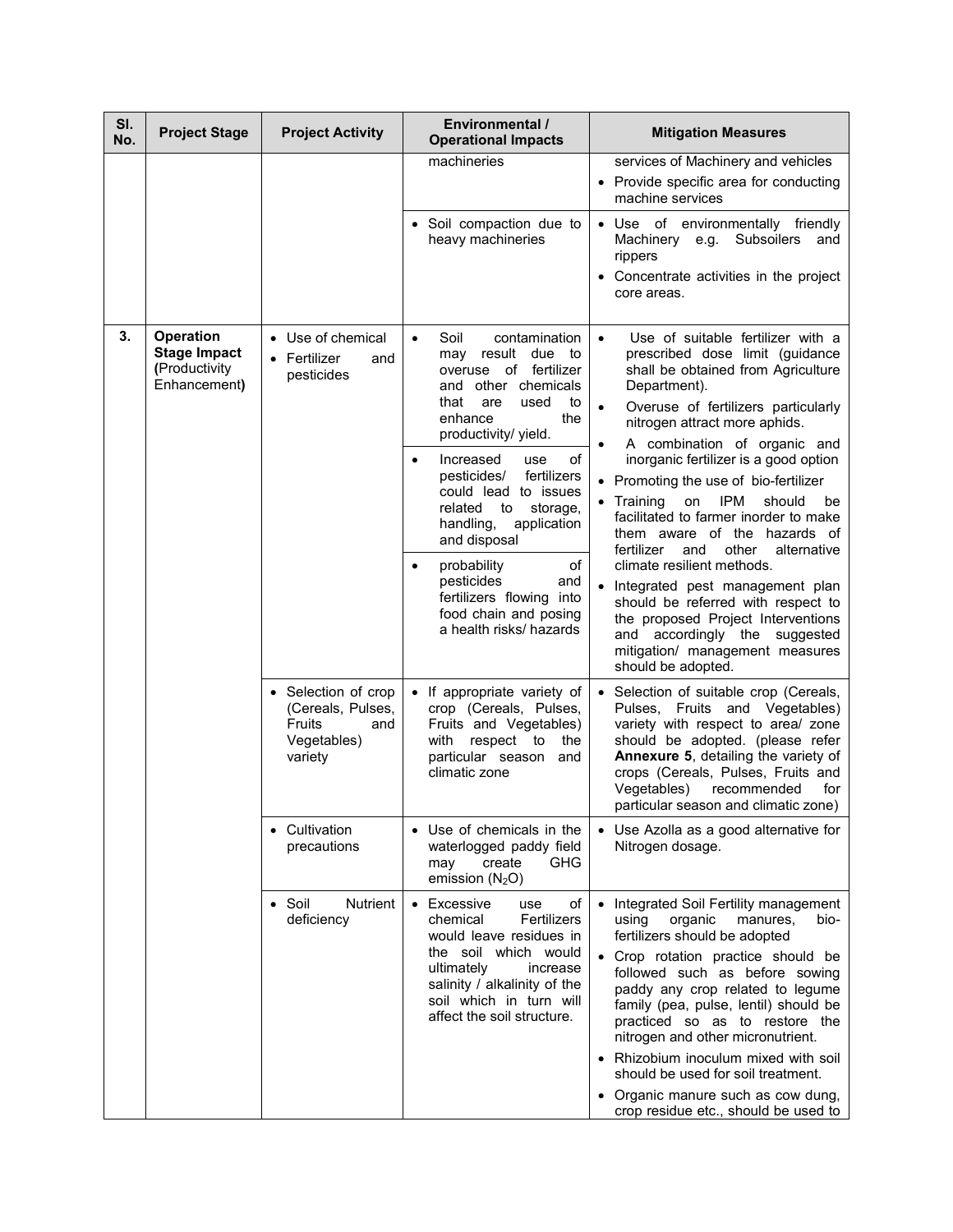| SI.<br>No. | <b>Project Stage</b>                                                 | <b>Project Activity</b>                                              | <b>Environmental /</b><br><b>Operational Impacts</b>                                                                                                                                                                                                                | <b>Mitigation Measures</b>                                                                                                                                                                                                                                                                                                                                                                                                                                                                                                                                                                                             |
|------------|----------------------------------------------------------------------|----------------------------------------------------------------------|---------------------------------------------------------------------------------------------------------------------------------------------------------------------------------------------------------------------------------------------------------------------|------------------------------------------------------------------------------------------------------------------------------------------------------------------------------------------------------------------------------------------------------------------------------------------------------------------------------------------------------------------------------------------------------------------------------------------------------------------------------------------------------------------------------------------------------------------------------------------------------------------------|
|            |                                                                      |                                                                      |                                                                                                                                                                                                                                                                     | keep the soil healthy.<br>Intercropping of Mustard with wheat,<br>barley, gram and lentil under the<br>conditions<br>rain<br>fed<br>and<br>intercropping of mustard with potato<br>under the irrigated conditions could<br>be promoted.<br>• Creating awareness among the<br>farmers to grow pulses following<br>rotations<br>for<br>increasing<br>crop<br>production by restoration of soil<br>fertility and biological nitrogen for<br>long life of soil.<br>• Integrated pest management plan<br>should be referred and accordingly<br>the<br>suggested<br>mitigation/<br>management measures should be<br>adopted. |
|            |                                                                      | rotation<br>$\bullet$ Crop<br>problem                                | Mono cropping of paddy<br>may lead to depletion of<br>similar kind of nutrients<br>from the soil                                                                                                                                                                    | • Rice cultivation shall be followed by<br>short duration legumes such as<br>green gram, black gram which shall<br>be cultivated to maintain the soil<br>nutrient balance.                                                                                                                                                                                                                                                                                                                                                                                                                                             |
|            |                                                                      | • Irrigation                                                         | Increase in production<br>farming<br>and<br>will<br>increase the demand for<br>irrigation facilities                                                                                                                                                                | • All Irrigation facilities should be<br>carried out after obtaining legal<br>consent from irrigation department.<br>• Promotion of more efficient method<br>of irrigation like drip irrigation can be<br>practiced                                                                                                                                                                                                                                                                                                                                                                                                    |
| 4.         | Post<br><b>Construction</b><br>and Operation<br><b>Stage Impacts</b> | $\bullet$ Field<br>sorting,<br>grading<br>and<br>packing             | Inadequate field sorting,<br>grading<br>packing<br>and<br>protocols<br>for<br>commodities that lend<br>well to field packing                                                                                                                                        | • Establish<br>sorting,<br>grading<br>and<br>packing<br>protocols<br>for<br>certain<br>commodities<br>• Educate<br>the<br>farmers<br>and<br>stakeholders                                                                                                                                                                                                                                                                                                                                                                                                                                                               |
|            |                                                                      | Storage of the<br>agro products in<br>cold<br>dry<br>and<br>storages | Insect pests of stored<br>grain / agro products<br>(fruits and vegetables)<br>of<br>• High consumption<br>electricity.<br>• Gas emissions from the<br>unit.<br>Use<br>of<br>for<br>water<br>$\bullet$<br>and<br>cooling<br>cleaning<br>purposes.<br>Waste disposal. | Use Hot water treatment to control<br>$\bullet$<br>fungal<br>infection<br>and<br>hot<br>air<br>fungal<br>treatment<br>to<br>decrease<br>infection.<br>• Maintaining temperature at 38°C for<br>4 days, or within one week of being<br>retained at 20°C shall increase the<br>shelf life of the fruits<br>• Use of suitable renewable energy<br>like, solar, wind etc.<br>• Advanced cooling equipment should<br>be used to reduce emissions.<br>• Waste water treatment and<br>its<br>recycling should be practiced.<br>• Proper<br>waste<br>disposal<br>and<br>treatment should be followed.                          |
|            |                                                                      | • Transportation                                                     | Vehicular emissions to<br>the<br>ambient<br>atmosphere.                                                                                                                                                                                                             | • BS-IV vehicles with valid emission<br>certificate<br>should<br>be used for<br>transportation.                                                                                                                                                                                                                                                                                                                                                                                                                                                                                                                        |